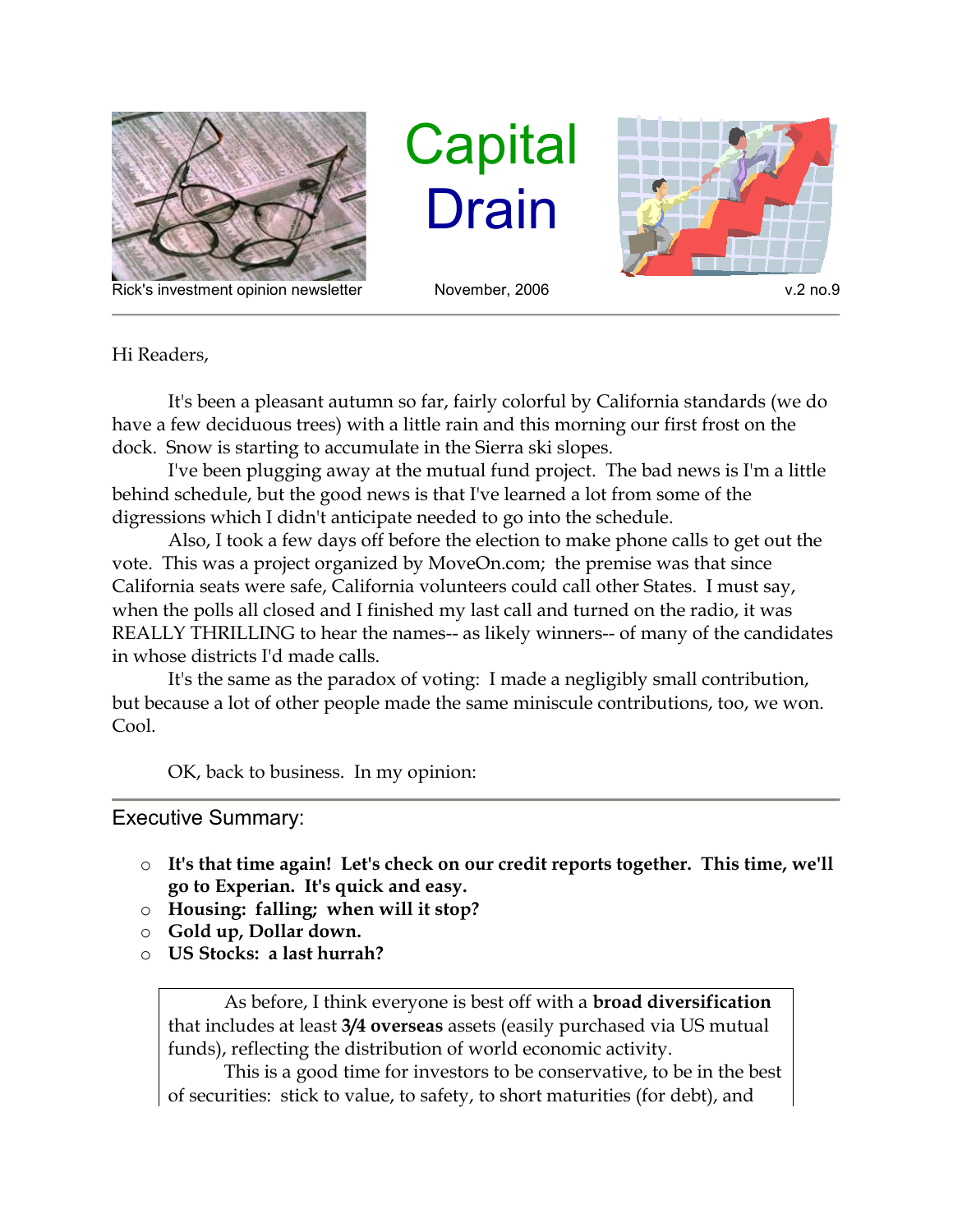call me to chat if you're concerned about anything you're holding. Above all, avoid the investments that are at all-time extreme valuations: junk bonds, developing-country bonds, and headlinegrabbing stocks with high P/E ratios.

## The Details:

 $\overline{\phantom{a}}$ 

What the pundits said:

 First it could never fall, then Well, OK, it could but it won't, then Maybe it will, but it  $isn't$ , then OK, it is, but not much, then OK, that's a significant fall, but "Look! It's ending!" then...

 I recommend that you ignore the usual mob of pundits for a while. The housing market is definitely falling. Despite an occasional little bounce in one or another market metric, it's probably got some distance yet to fall; most of the news is still bad.

 Home sales volume has dropped precipitously. The number of houses on the market represents many months' worth of sales at the present rate. New-home developers are slashing prices to move out the inventory as current projects are finished, and not starting new projects. Cancellation rates, that is, former prospective buyers sacrificing their down payments to back out of purchase contracts, rose to 42 per cent across the industry in the third quarter.1 Homeowners and especially nonoccupant house investors are, many of them, choosing to lower their prices to get their sale done NOW, rather than waiting for the market to come back up to their former targets.

 Most analysts are predicting little further decrease in house prices, but Yale professor Robert Shiller's analysis shows that housing price declines typically run 20% from the high, and Forbes columnist and bond analyst A. Gary Shilling is adamantly predicting a drop of 25-35%. You may take comfort that his is the most pessimistic prediction to date; it would be more comforting except that he's had a long career of being quite good with his counter-consensus predictions.

 I doubt if any of you are going to rush out and sell a house on this news, nor would I recommend that anyone should, but still the housing market is important for investors in all markets. Building activity and building materials production were a big part of GDP these past ten years. Further, the past half-decade, as prices have rocketed upward, has seen many householders refinancing and taking cash (their equity) out and spending it. Between building and equity-financed spending, housing has been providing a big boost to the overall economy. Now it's not.

 $1$  Eoin Callan and Doug Cameron, "Reduction in supply of new US homes brings the economy to tipping point," FT.com, 27 Nov. 2006 02:00, Financial Times Limited, 28 Nov. 2006 10:50 PST <http://www.ft.com/cms/s/12937ae6-7dbc-11db-9fa2-0000779e2340.html>.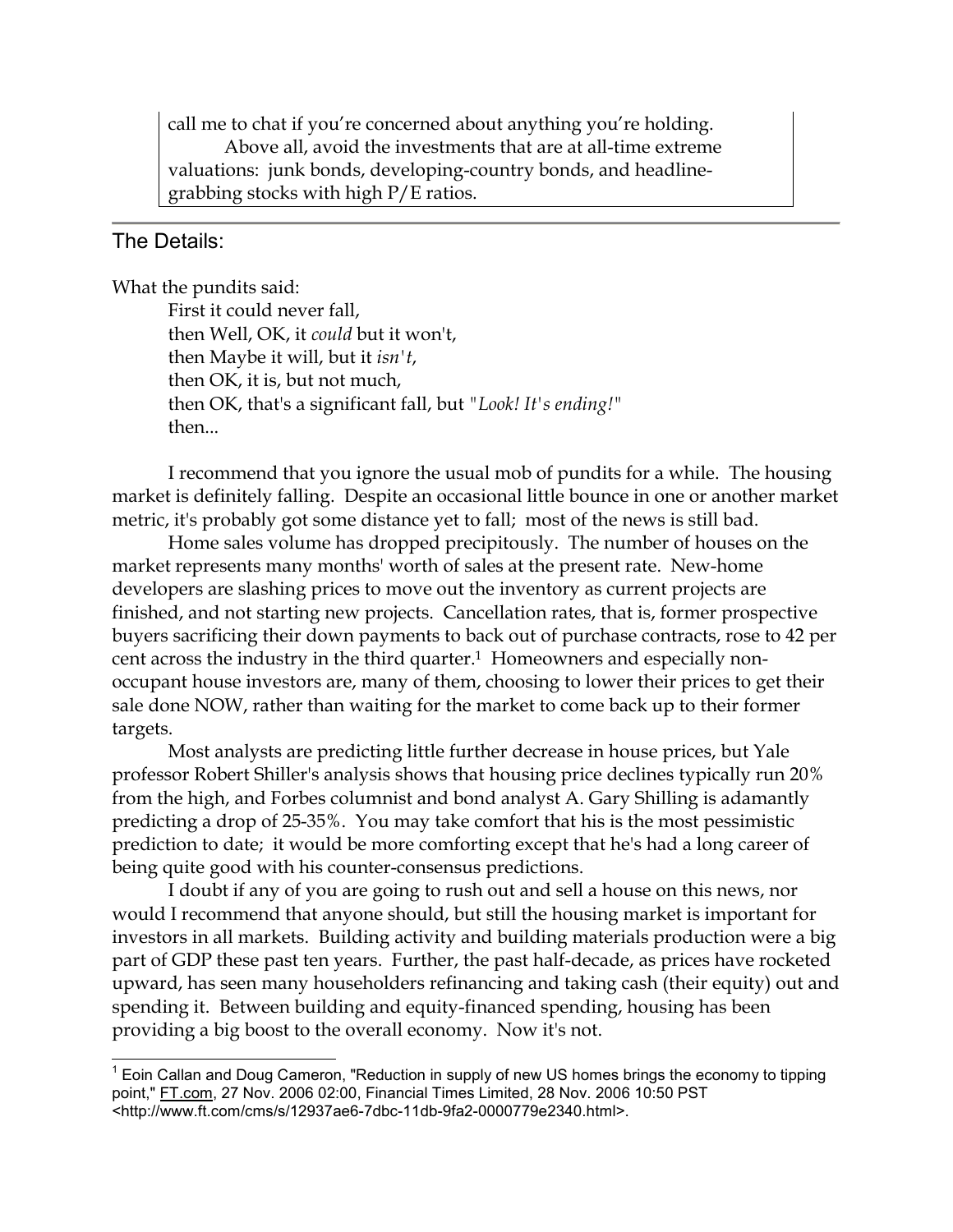The end of that economic stimulus is one ingredient in the great guessing game in the financial markets. The bond market seems to be guessing that a recession is imminent, will be more than just a passing squall, and will induce the Fed to lower short-term rates significantly. The stock market, on the other hand, has been hitting new highs, seeming to be guessing that the recent good earnings, due to good recent GDP growth, are going to continue for a while. Who's right?

 A slightly different way to view that question is to look at how investors are compensated for taking risks. Basically, they're not; the additional return from risky investments is at a historic low. Many commentators say that since the market has little risk premium, i.e., little additional reward for taking risks, that therefore there aren't any risks.

 I recommend an opposite conclusion: you're not being paid to take risks, so don't take them. This would be an excellent time to take your profits from stocks, worldwide but especially U.S. stocks, and put the money into something safer like U.S. Treasuries or (my choice) top-quality short-term debt overseas.

 You're used to this topic, so I'll make it quick: the dollar is falling against almost all world currencies, including the stateless currency, gold. That trend is likely to continue for quite a while, or quite a big shift if the shift comes quickly. Putting a large portion of your money in international assets is very likely to get the benefit of a considerable average tailwind from the dollar's general depreciation.

 If I may, a brief non-investment topic: have you ever wanted to be able to create .pdf files, the files that Adobe Acrobat reads, but haven't wanted to pay the whopping fee for Acrobat? Help has arrived. There's a free program called PrimoPDF that lets you "print" from any application to a .pdf file. That is, when you go to print a file, you can select PrimoPDF as your printer and it will create a .pdf file and ask you where on your disk to put it. This makes it easier for you to keep an immutable record of the state of file. If you wish, you can then use Acrobat (actually the free reader AcroRead) to sent the file to your real paper printer. You can download it from http://www.primopdf.com/

Now for some personal-finance housekeeping. Let's visit Experian:

- o Open your favorite browser and go to https://www.annualCreditReport.com
- o select your State and click "Request Report"
- o Fill in the form with your personal information.
	- Click the little box that says "show only last 4 of Social Security Number in report"
	- Enter the security code (this prevents automated logins)
	- Press "Continue"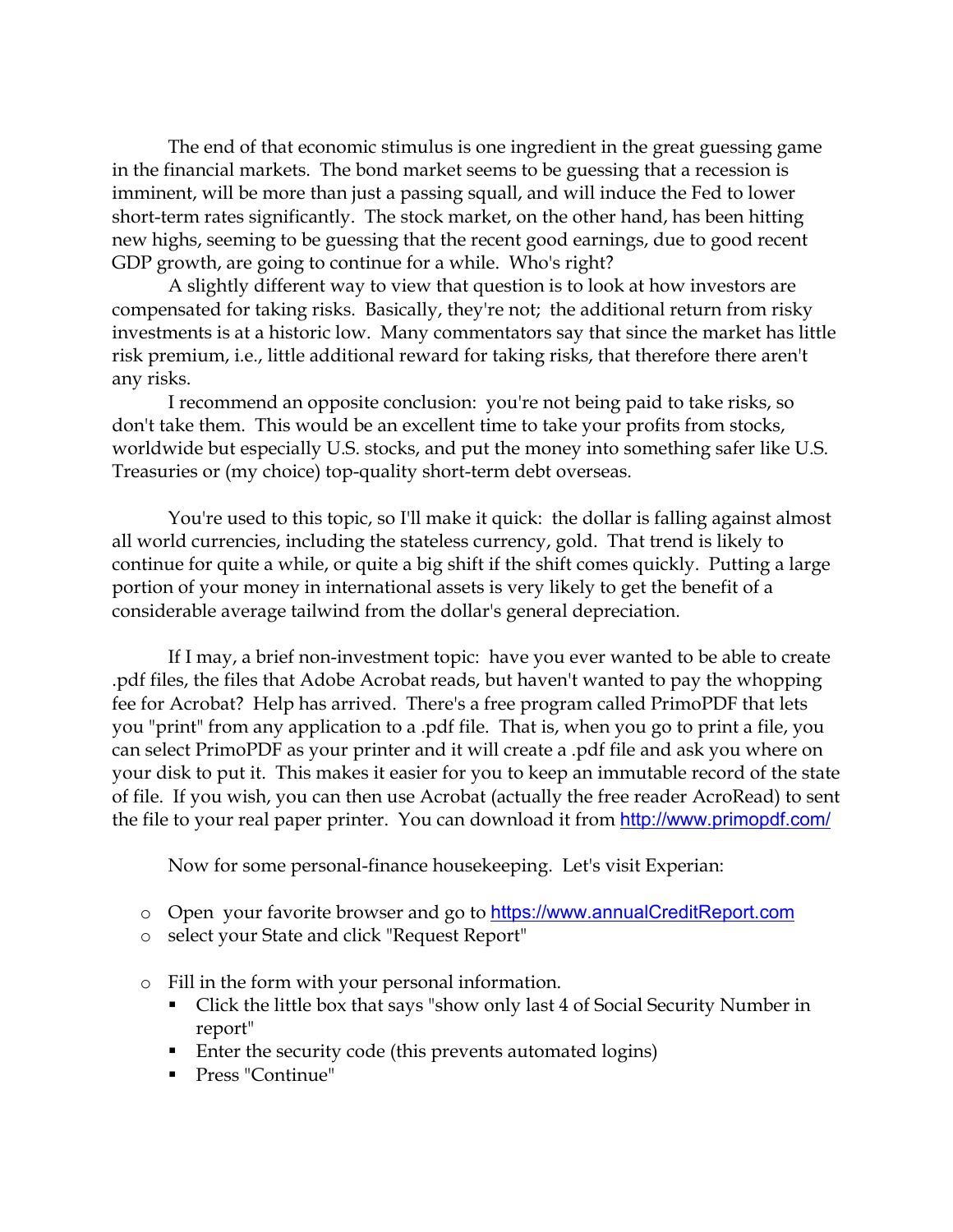- $\circ$  Click the little box next to **experian** 
	- Click "Next"
- o Click "Next" again
- o Enter the last 4 digits of your SSN
	- Click "Submit>>"
- o Answer the security questions
	- Click "Submit>>"
- o You should see the Report Summary page and instructions to make a note of your report number.
	- Make a note of your report number.
	- Notice where it says the number of potentially negative items, number of accounts in good standing, etc. Do the totals seem right?
	- Click the little link that says "Print your report". (It's on the same line as your name)
- o This pops open a new page (or tab) with your actual report.
	- Read through it
	- Click "Print Report" (If you're trying PrimoPDF, this is when you select that as the printer in the Print dialog box)
- o Assuming you haven't had any problems with these steps, you're done.
- o Click "Close window" to close the print page/tab.
	- Click "Return to AnnualCreditReport.com" at the very top of the page. This logs you out from Experian.
	- Click "OK"
	- If you then get a message that your session has timed out, ignore it. You're done.
	- Close the browser window.

Congratulations, you're now one of the 1% most fiscally responsible people in the whole world. Reward yourself.

 As I mentioned, each of us is allowed one free report per year per credit agency, of which there are three. That works out to allow you one report every four months. Those of you who are careful counters will have noticed that it's only been three months since we got reports from Equifax. That's because I may not write a December newsletter, and besides we'll all be too busy with holiday travel and festivities to want to mess with credit reports.